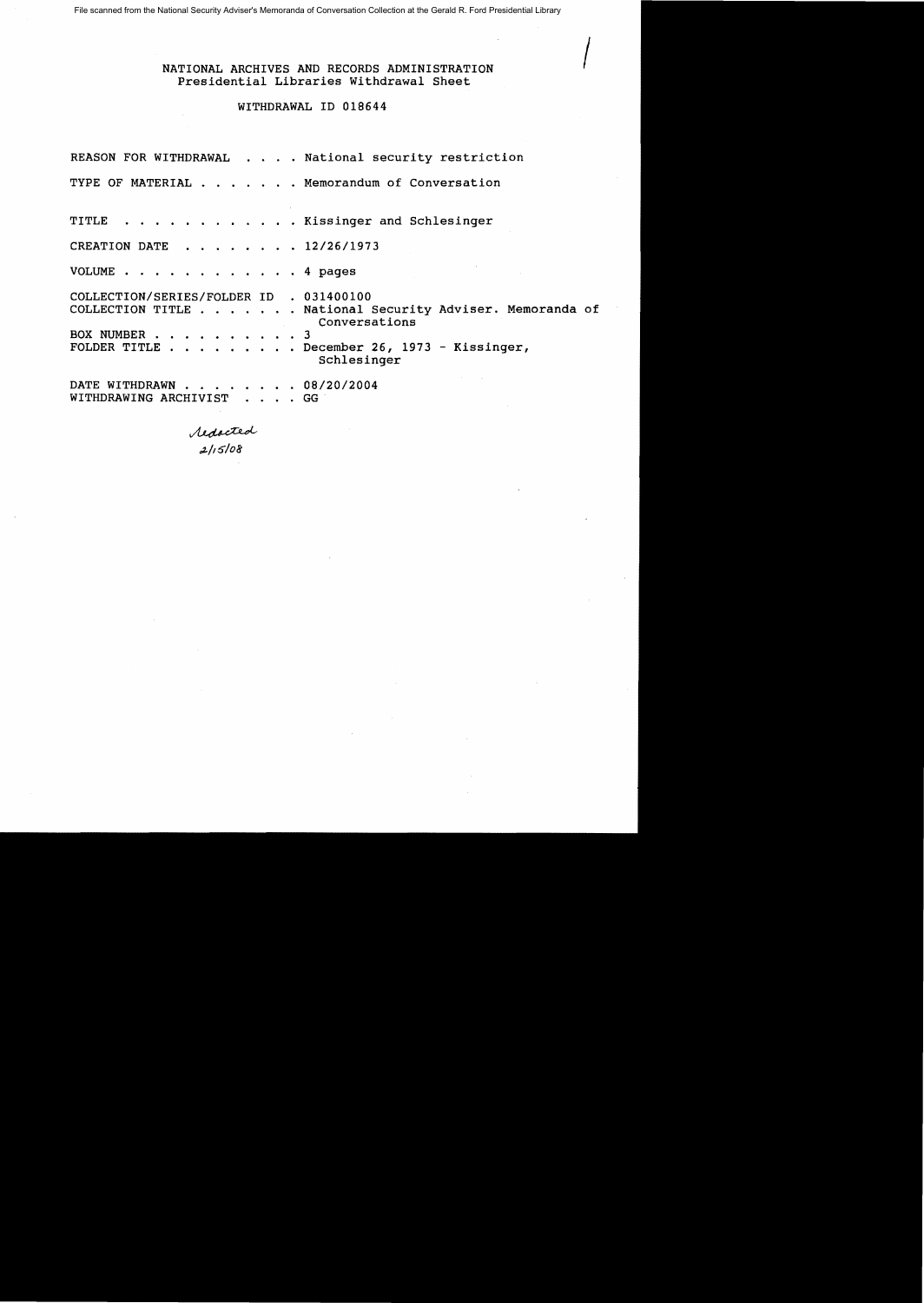# MEMORANDUM **DECLASSIFIED • E.G. 12953 SEC. 1.6 WITH PORTIONS EXEMPTED<br>E.O. 12958 SEC. 1.5**

THE WHITE HOUSE

 $\frac{a}{100}$  WASHINGTON  $\frac{a}{100}$  washington

**ECRET**/NODIS/XGDS **IIII, AND ALOT-113, 44; 050 LL 1012 101** 

EY del NARA DATE 11/10/08

MEMORANDUM OF CONVERSATION

PARTICIPANTS: Dr. Henry A. Kissinger, Secretary of State and Assistant to the President for National Security Affairs Dr. James R. Schlesinger, Secretary of Defense General John *A.* Wickham, Jr., Military Assistant to the Secretary of Defense Major General Brent Scowcroft, Deputy Assistant to the President for. National Security Affairs

DATE AND TIME: Wednesday, December 26, 1973 8:00 - 9:30 a. m. (breakfast)

PLACE: The Pentagon

Kissinger: There is no evidence of the U.S. being responsible for the anti-American way Europe is developing. There is something basically wrong -- not just a failure on our part.

Clements is running around making trouble.

Dayan's withdrawal proposal was a one -kilometer move.

Schlesinger: We should make sure this remains a tempest in a teapot.

The problem is the frustration of the companies. [Tells a story about the  $50\%$  shortfall in New England. The shortage isn't so severe and the leakage is heavy. Why can't we get enough residual into New England? I want to find out what the problem really is.

Kissinger: Faisa1's real problem is how he can lift the embargo and still retain leadership of the radicals.



Schlesinger: I think we must show the Arabs we won't operate under pressure.

CLASSIFIED BY HENR Y A. KISSINGER EXEMPT FROM GENERAL DECLASSIFICATION SECRET/NODIS/XGDS SCHEDULE OF EXECUTIVE ORDER 11652<br>EXEMPTION CATEGORY 5 (b) (1,3) AUTOMATICALLY DECLASSIFIED ON Imp. to det.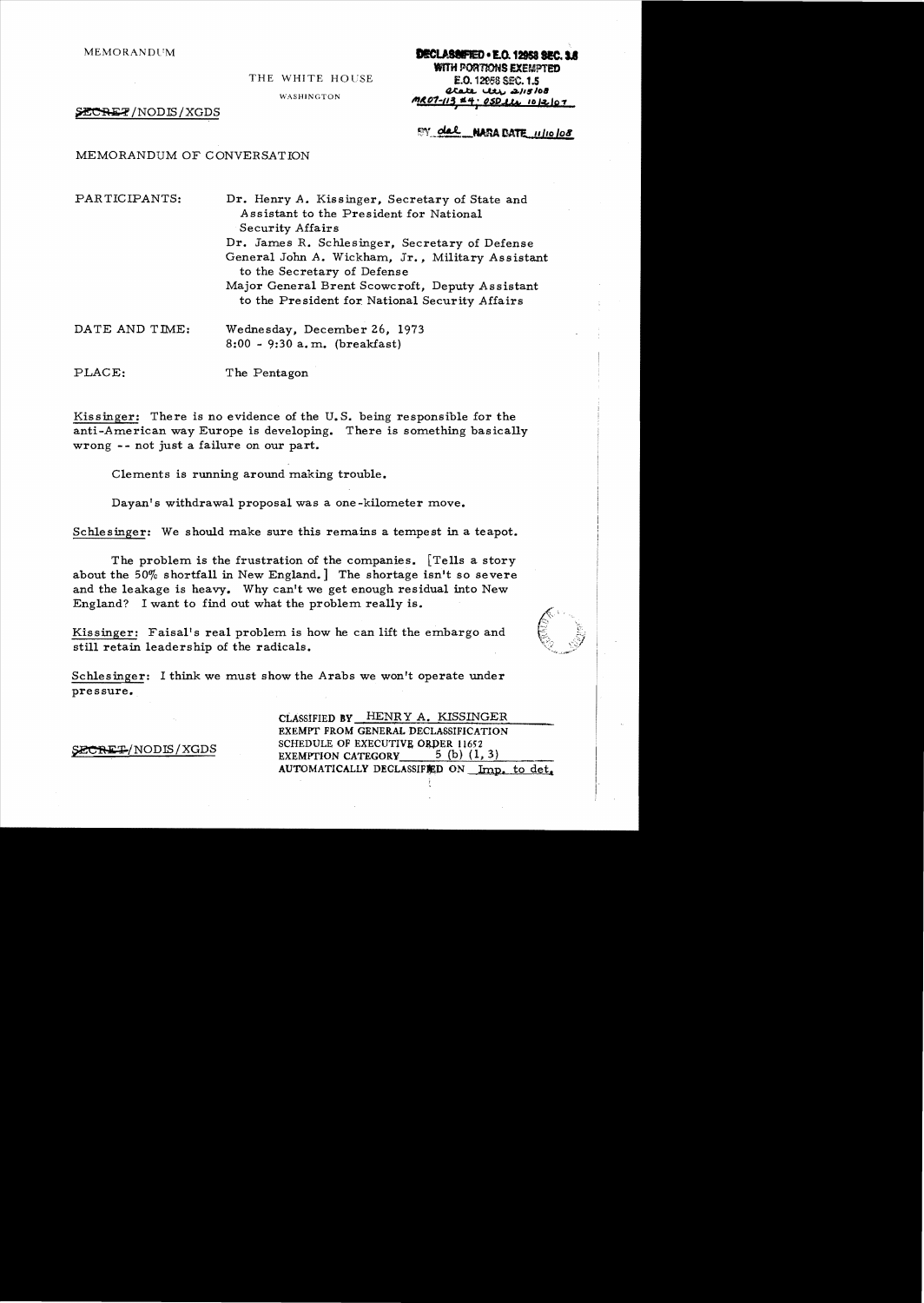#### $\text{SCERET/NODIS}/\text{XGDS}$  2.

Kissinger: I think we should hold up on disengagement until the embargo is lifted.

Schlesinger: Was the AOPEC decision a surprise?

Kissinger: Yes. Faisal said he would work for lifting the embargo and he had never failed in his word. Though Akins said lifting wasn't enough -- production had to be increased. This could be the first step in lifting production.

Schlesinger: The  $10\%$  increase is good, and we can get our share.

Kissinger: That's right. Lifting the embargo without an increase in production wouldn't help.

Schlesinger: The international balance of payments problems will be terrible for many countries.

Kissinger: European leadership is so weak.

Schlesinger: Norway is getting rich. They should spend some on defense.

Kissinger: I'll bring you up to date. Egypt will go through the motions until the 8th or 9th of January. Then, Egypt's proposal is to withdraw heavy equipment from the east bank, and Israel is to withdraw to the passes. The heavy equipment goes further east, and put the UN in between. This takes Egypt out of the war.

Schlesinger: That is great for Egypt and Israel. Is it good for us? How about the Canal. We only have two carriers which can go through the Canal. These are scheduled to retire. We should probably keep them.

Kissinger: I agree.

This Egyptian proposal would defuse the situation and lessen the possibilities of blackmail. It would split the Arabs. Asad knows this he called Sadat a pimp!

If there is anything we want from Egypt on the Canal, we better ask them now.

Schlesinger: I want a base in Sinai.



SECRET/NODIS/XGDS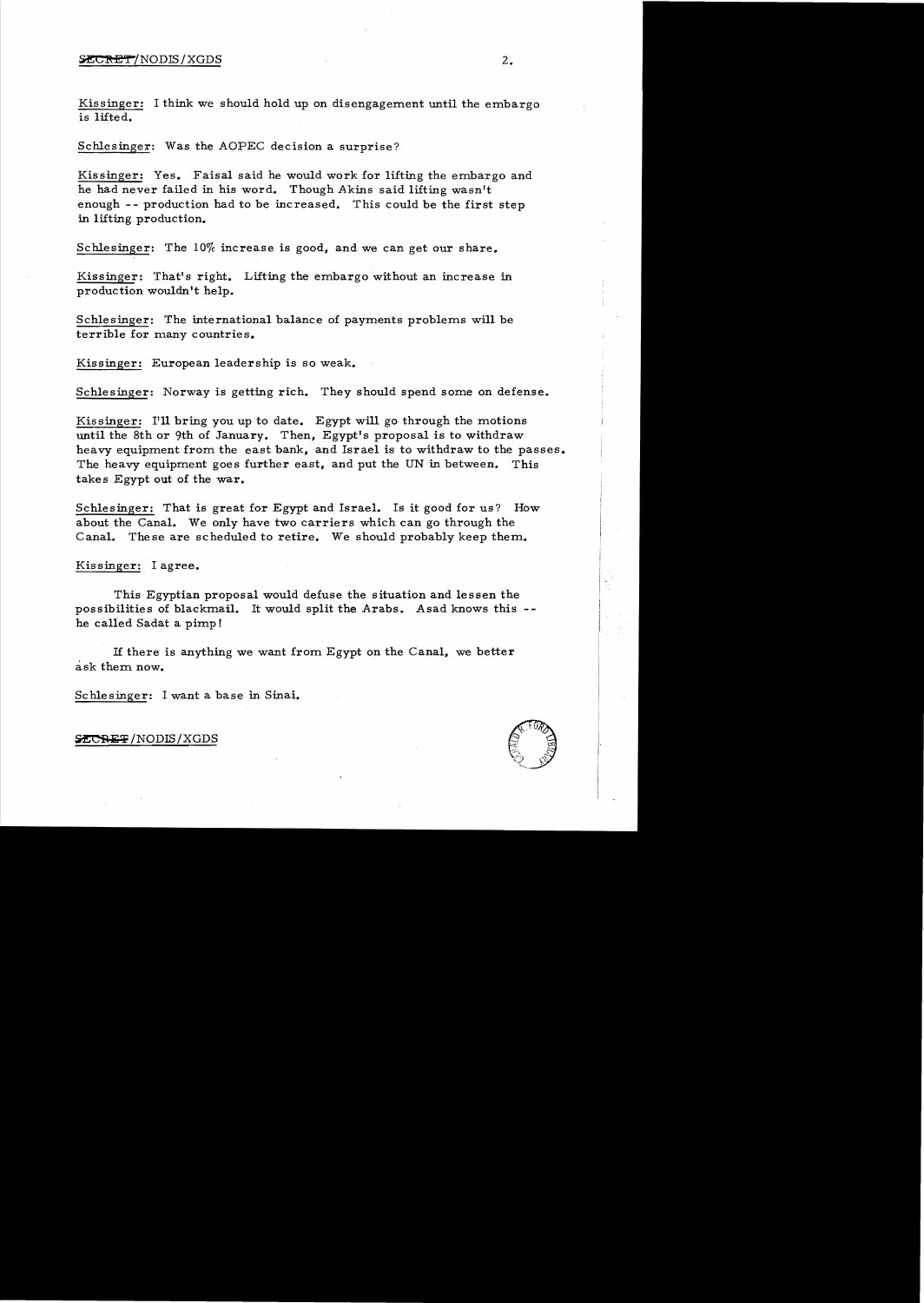#### $\frac{1}{2}$   $\frac{1}{2}$   $\frac{1}{2}$   $\frac{1}{2}$   $\frac{1}{2}$   $\frac{1}{2}$   $\frac{1}{2}$   $\frac{1}{2}$   $\frac{1}{2}$   $\frac{1}{2}$   $\frac{1}{2}$   $\frac{1}{2}$   $\frac{1}{2}$   $\frac{1}{2}$   $\frac{1}{2}$   $\frac{1}{2}$   $\frac{1}{2}$   $\frac{1}{2}$   $\frac{1}{2}$   $\frac{1}{2}$   $\frac{1}{2}$   $\frac{1}{2}$

Kis singer: Very privately - - Sadat wants to abrogate the Soviet treaty and he wants arms from us. He said he would either kick the Soviet Union out or give us equivalent bases. This withdrawal is good. It opens the Canal, but takes off the terrible pressure on us from the unstable military situation.

Schlesinger: H we get a base in the Sinai I don't care about the Canal.

Kissinger: Asad has pressure from Iraq and has internal challenges. His nightmare is Sadat will take himself out of the war and leave him holding the bag. So we need a disengagement agreement for Syria also. Then we will have defused the situation and can deal with the rest of the problem calmly.

The Israelis will change once the pullback starts. Their military is stupid -- what they need is demilitarized zones which give a warning when crossed.

Schlesinger: Do you think we can get a base in Sinai if the Soviet Union stays in Egypt?

Kissinger: Not for six months or a year, and maybe not ever.

Schlesinger: How do we threaten the producers without men out there?

Kissinger: How about Ethiopia? Our task force out there was very effective.

• •••••••••••• "w ••••••••• <sup>e</sup> .•••••••••••••••• ~ •••••••••••••••••••••••• ·... . . . . .. . . . . . . . . . . . . . . . . . . . . . ....... . .. . . . . . . . . .. . . . . . .. . . . . . . • ••••••••••••••••••••••••••••••••••••••• 0\* ••••• ~ ••••••••••••••••••

Schlesinger: ••••••••••••••••••••••• o••••••••• -a ••••••••••••••• • • • • • • • • • • **.·w • • • • •** 

I told our people that in view of the price rise, I want to hit the Shah with a good share of the  $F-14$  and 15 R&D. Also charge the Saudis high for their many needs. '

How about our European friends? Jackson-Nunn is no problem if we define the offset properly. We will have a DPRC meeting to massage the group from Commerce. The issue is: The Europeans are already offsetting our balance of payments costs. We have to get Commerce to count right. They are counting many things which they shouldn't count.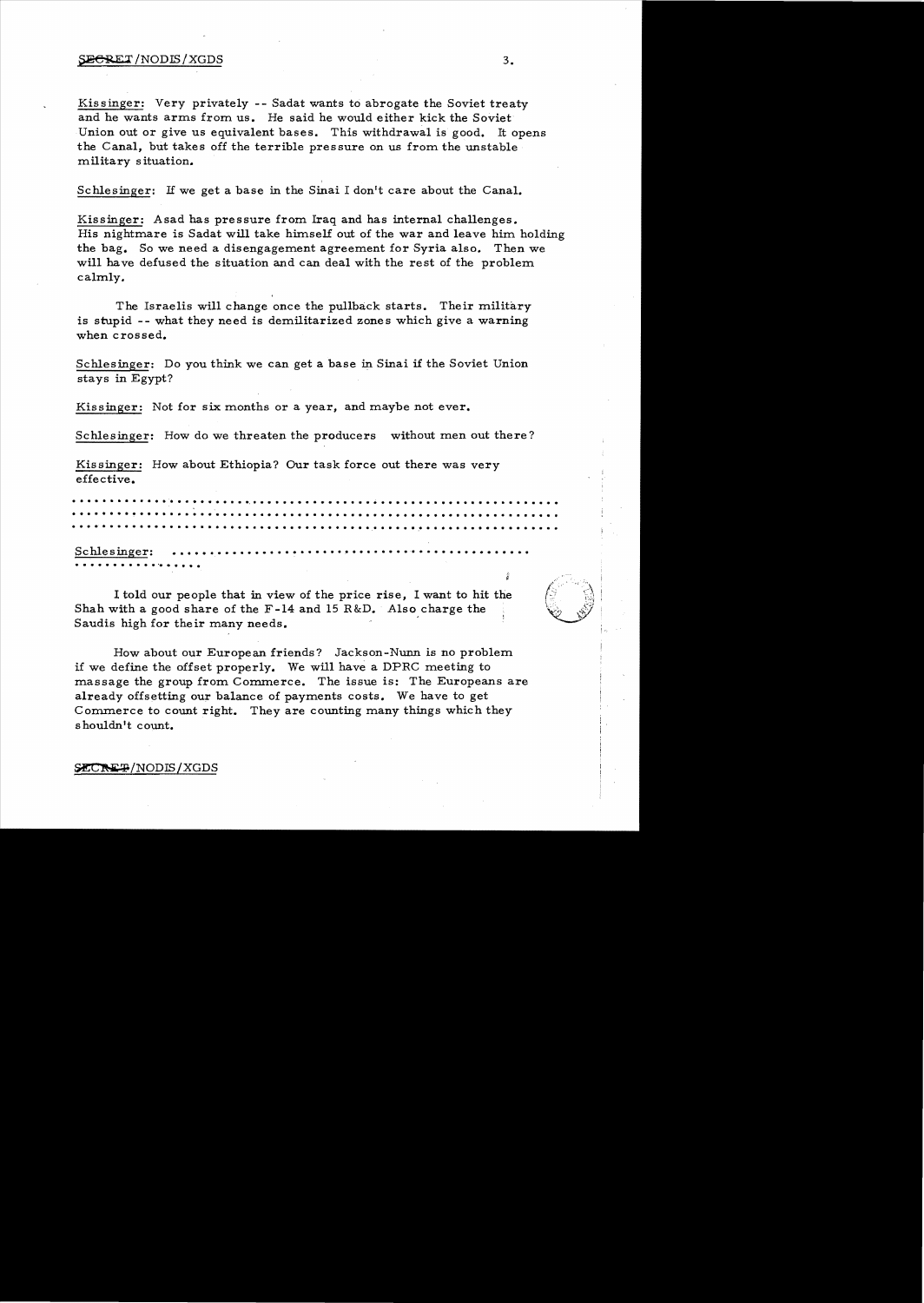#### $\texttt{SECRET} / \text{NODIS} / \text{XGDS}$  4.

Kissinger: The danger of your approach is that the Europeans will do nothing.

Schlesinger: Yes, we must hit the Europeans that the thing they must do is to raise their defense budgets - - this would defuse Mansfield, et al.

Kissinger: I was depressed by the NATO meeting. They will promise anything then not deliver. Scheel is terrible; Home is okay; the French are playing a desperate game - - Jobert may be okay but Pompeidou is bad.

Can we have Foster do something with Galley that doesn't hurt?

Schlesinger: Let's talk about that. Our NATO friends think we undercut them with the French when they try to stand up for us. The French say they make us eat crow and like it. The Dutch said they would buy U. S. rather than French aircraft because France wasn't in NATO. Carrington said France couldn't enjoy the benefits of membership if they didn't pay their dues.

Kissinger: That's true. The opposite argument is that the alternative to their present program is zero; if it leaks, it will destroy their credibility with the other allies, and it gives us some leverage.

Schlesinger: Let me see what we can give them.

The British are giving up on Poseidon. Shouldn't we have them withdraw their people?

Kissinger: Are they? If so, yes.

Scowcroft: They haven't yet said anything to us.

Schlesinger: No. But their budget decision stretches things out at least two years.

#### **\$ECREP/NODIS/XGDS**